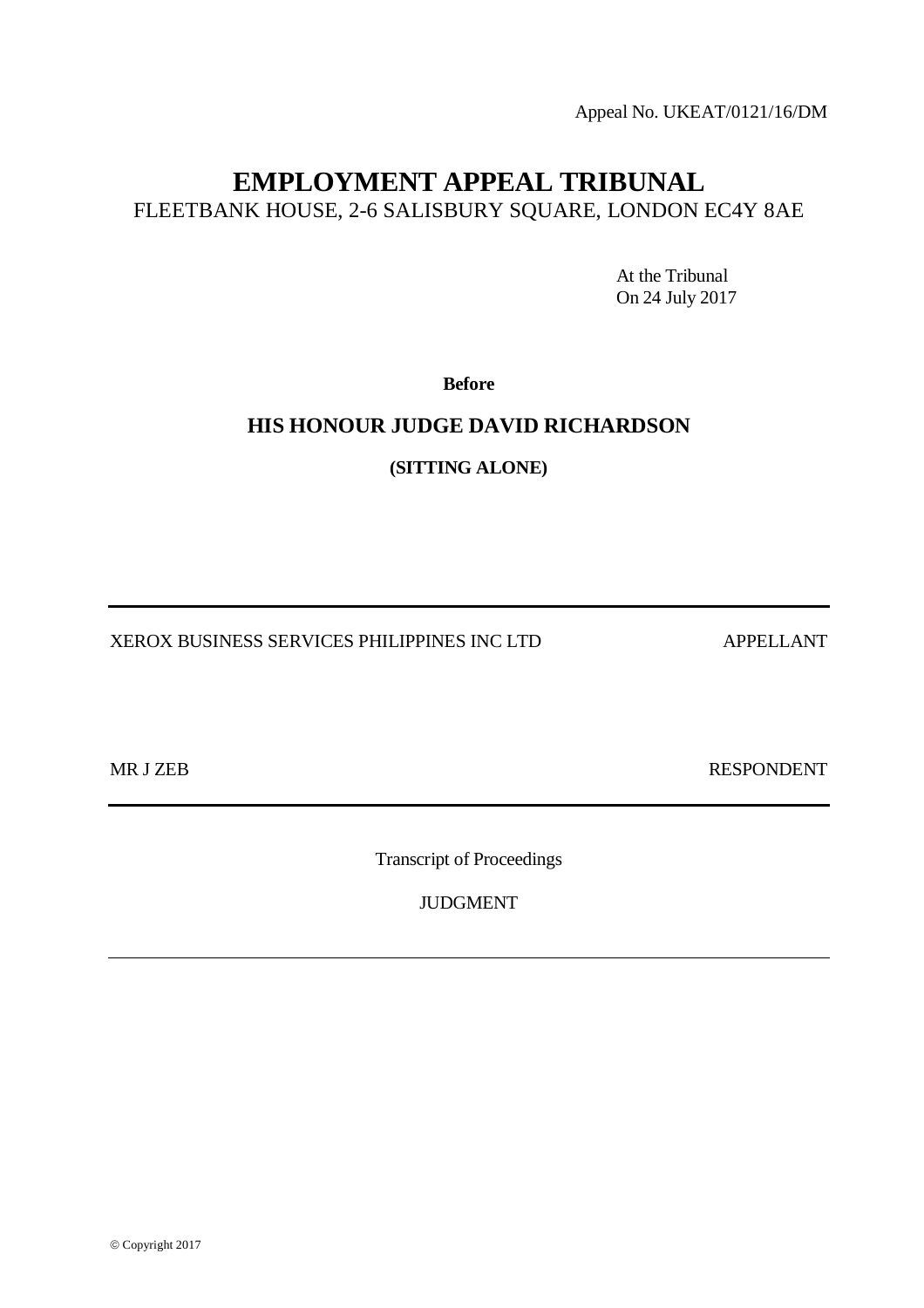# **APPEARANCES**

For the Appellant MR THOMAS CORDREY (of Counsel) Instructed by: Xerox Europe Legal Department Riverview Oxford Road Uxbridge Middlesex UB8 1HS

For the Respondent MR NESAR RAFIQ (Advocate)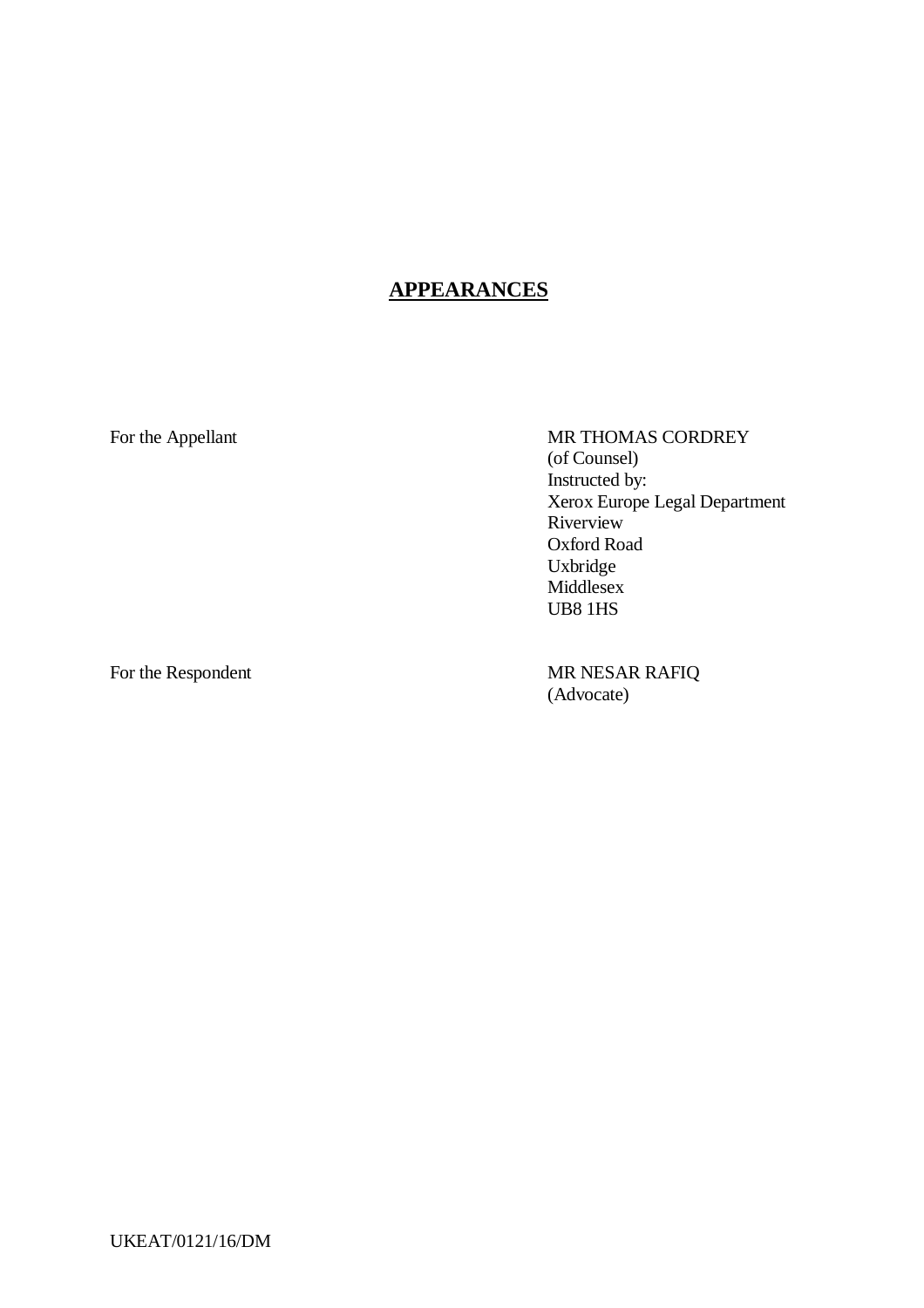### **SUMMARY**

# **TRANSFER OF UNDERTAKINGS - Varying terms of employment TRANSFER OF UNDERTAKINGS - Dismissal/automatically unfair dismissal REDUNDANCY - Definition**

Within the Xerox group of companies the work of a Finance Accounting Team was transferred from a UK company in Wakefield to a Philippines company and then taken offshore to Manila. It was agreed that there was a **TUPE** transfer. The Claimant stated that he wished to relocate to the Philippines on UK terms and conditions. The Respondent dismissed him for redundancy, stating that he was employed to work in Wakefield and that it was prepared to transfer him only on local terms and conditions. The Employment Judge found that there was a variation of his contract of employment by which he was entitled to work in the Philippines on UK terms and conditions; and that he was not redundant.

Appeal allowed. On the Employment Judge's own findings there had been no variation of the contract; and her reasons for finding that the Claimant was not redundant had failed to apply the statutory wording in section 139(1)(b)(ii) of the **Employment Rights Act 1996**. Comments also on the importance of addressing regulation 7 of **TUPE 2006** in a case of this kind.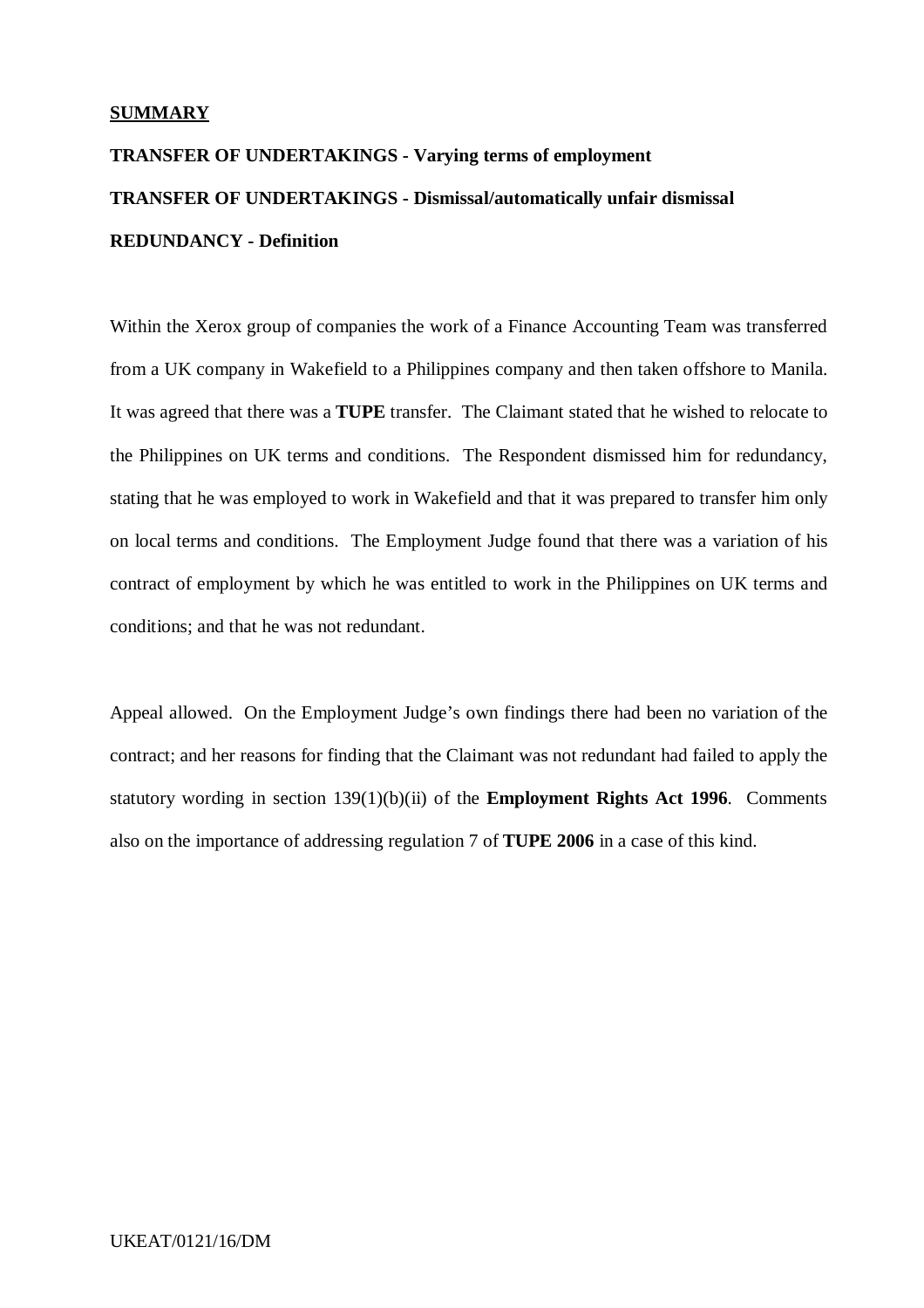#### **A**

**B**

**C**

**D**

**E**

**F**

**G**

# **HIS HONOUR JUDGE DAVID RICHARDSON**

1. By a Judgment dated 8 January 2016, Employment Judge Rogerson, sitting alone in the Leeds Employment Tribunal ("the ET"), upheld a complaint of unfair dismissal brought by Mr Jahan Zeb ("the Claimant") against Xerox Business Services Philippines Incorporated ("the Respondent"). The Respondent appeals against that Judgment.

#### **The Background Facts**

2. The Claimant was employed as a Commercial Executive in a Finance Accounting Team in Wakefield with effect from 20 October 2009. The company for which he originally worked transferred its undertaking to Xerox UK Limited (hereafter "X UK") on 8 October 2011. His contract provided for his work location to be "Leeds or Wakefield" with the proviso that the employer could require him to work at any other location within a reasonable commuting distance from his home. He tells me he was once employed at Leeds but at the time relevant to this case, he was employed at Wakefield at a business park near junction 41 of the M1.

3. X UK and the Respondent are both companies under the ultimate control of the Xerox Corporation. In 2014, it took a decision to move some work to offshore locations. In particular, it chose to move the Finance Accounting Team function from X UK in Wakefield to the Respondent at Manila in the Philippines. The stance which X UK and the Respondent took may be summarised as follows:

> a. They arranged for the transfer of the business to take place on 1 October 2014.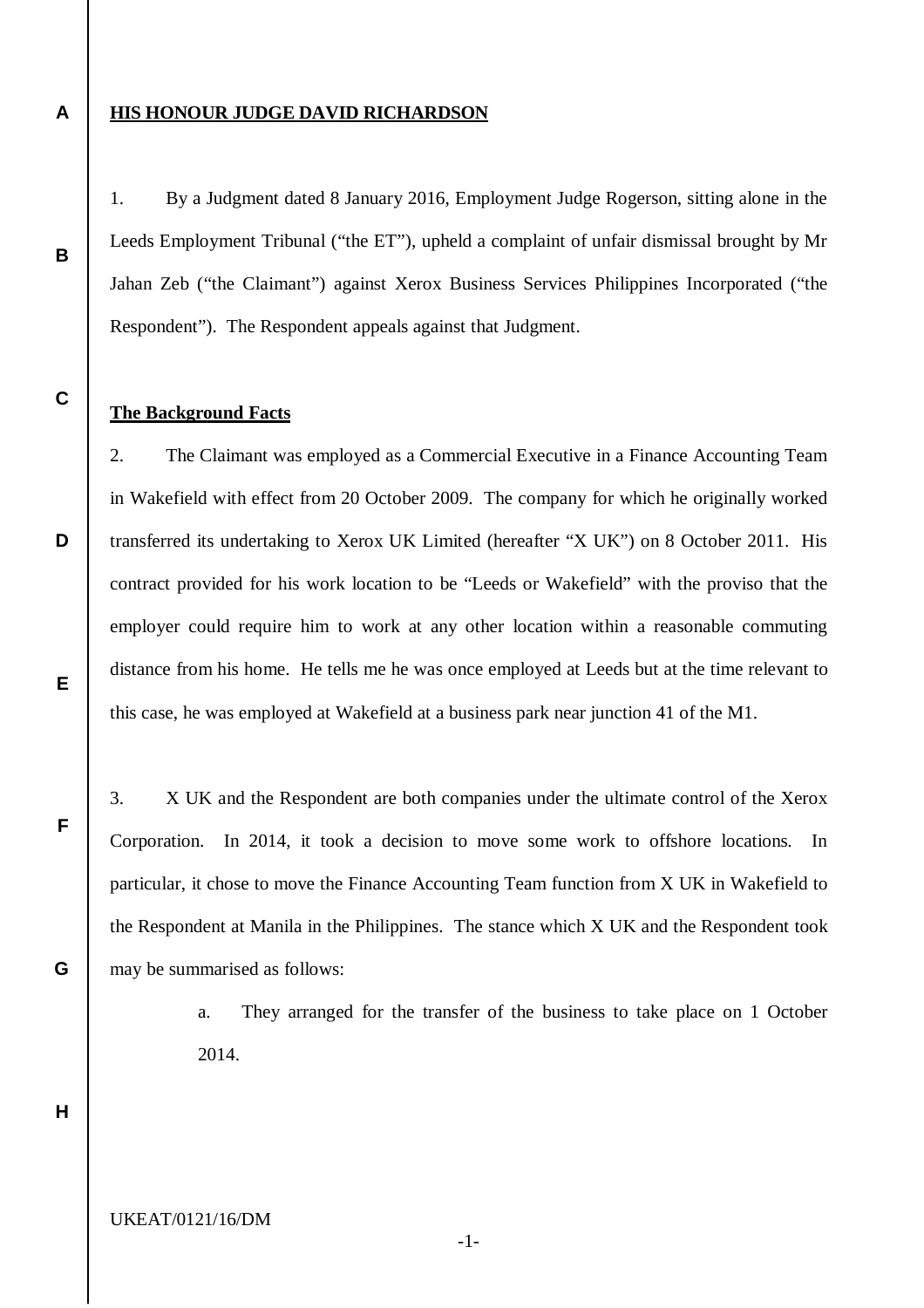b. They accepted that it was a transfer of an undertaking within the meaning of the **Transfer of Undertakings (Protection of Employment) Regulations 2006** (hereafter "TUPE").

c. They did not suggest that the requirements overall for work to be done by the Finance Accounting Team had diminished. The number of roles was not being reduced and the work had to be done to the same standard in the new location, but they did say that the requirements for employees to do that work in Wakefield had ceased or diminished or were expected to do so.

d. They told the employees that they each had a choice. They could object to the transfer. If they did, their employment would not transfer to the Respondent; X UK would make them redundant on more generous terms than the law required. Alternatively, if they did not object, they could and would transfer to the Respondent but if they did so, they would still be made redundant and only with the statutory minimum redundancy pay because the Respondent would have no requirement to carry out the transferring work in the UK after the transfer.

4. A series of questions and answers issued to the relevant employees contained the following question and answer:

> **"Q. Is there any scope for the company to relocate staff to Manila who are willing to go? If so, what terms and conditions would this be on?**

> **A. If individuals are interested in potentially relocating to Manila employment would be offered on the local terms and conditions of ACS Philippines. (Details of a contact person in Manila were provided)."**

5. The Claimant was off work ill with depression during the period from April onwards when X UK presented the position to the affected employees. As part of the process, employees were given vacancy lists for other jobs in the Xerox Group in this country but no

UKEAT/0121/16/DM

**A**

**B**

**C**

**D**

**E**

**F**

**G**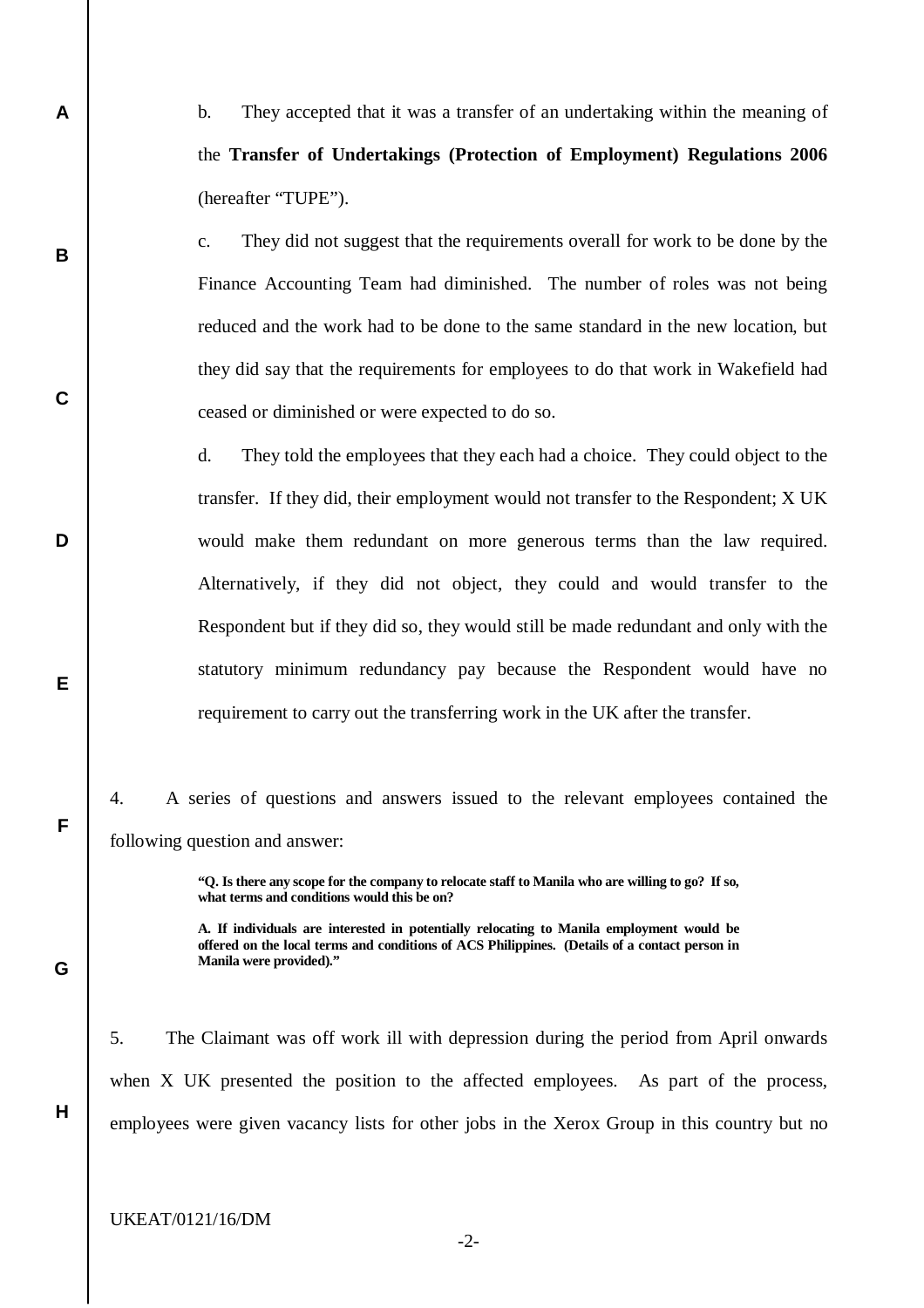special preference was given to them if they applied. The Employment Judge noted that this did not accord with X UK's stated redundancy policy.

6. The Claimant applied, unsuccessfully, for other jobs in this country but he did not object to the transfer and so his employment was set to transfer to the Respondent at the expected date of transfer, 1 October 2014. On 29 September, letters were written to him by both companies confirming the position which had already been stated. If he transferred to the Respondent, his role in the United Kingdom would cease and he would be redundant. He was invited to a meeting with a representative of the Respondent on 2 October 2014. On 1 October, the Claimant wrote to the Respondent:

> **"I do not accept that my position has been made redundant as the parent company still has a presence in the UK. I am prepared to relocate to the Philippines to do the job and I am entitled to be taken on with the same terms and conditions. Why am I not able to work in the Philippines?"**

7. The Respondent rejected this suggestion. In reply, it said that the effect of **TUPE** was that he would transfer on his existing terms and conditions, including his work location and that he was not employed to work in the Philippines, so his role was redundant, as the Respondent "has no requirement for the work you are employed to be carried [out] at Junction 41".

8. A consultation meeting took place on 8 October between the Claimant and the Respondent's Mrs Bone. At this meeting, the Employment Judge found, Mrs Bone rejected the Claimant's offer to move to Manila on his existing terms and conditions. The Employment Judge put it as follows:

> **"47. … Mrs Bone did reject his request because if he was permitted to go with the work on his terms and conditions it would defeat the purpose of the transfer which was to make cost savings. It was within her authority to offer employment to the Claimant on his transferred terms and conditions but she absolutely did not want him to relocate on those terms, which is why she rejected his offer and dismissed him. It was not a redundancy reason in relation to the Claimant because he was prepared to relocate, and wanted to relocate with the work knowing and accepting there was no requirement for the work to be performed in the UK post transfer."**

UKEAT/0121/16/DM

**A**

**B**

**C**

**D**

**E**

**F**

**G**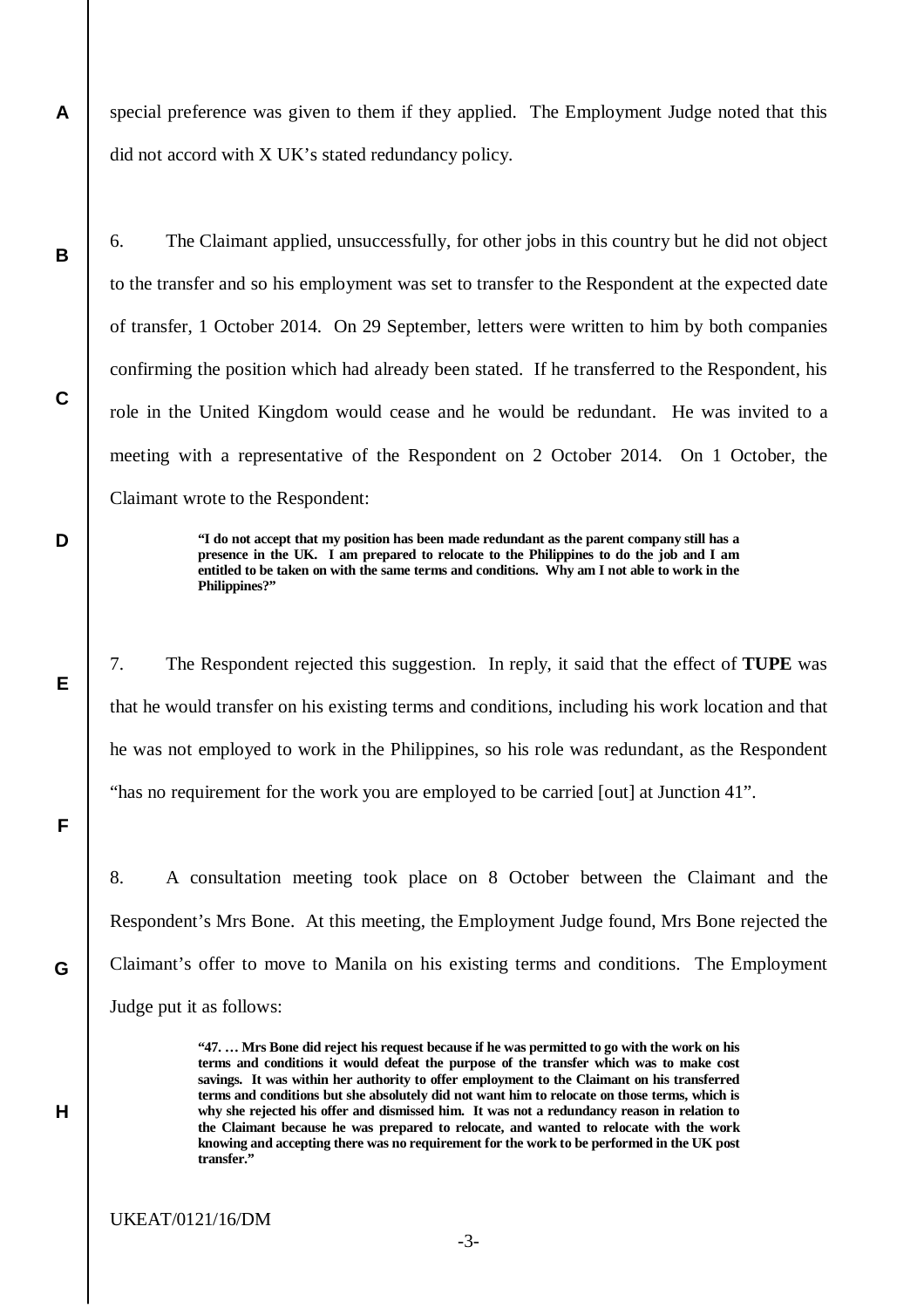9. The Employment Judge found that there was a definite vacancy in the Philippines. The only issue was the terms and conditions. If he had accepted local terms and conditions, Mrs Bone would have facilitated a move to the Philippines. In the result, the Respondent dismissed the Claimant by letter dated 9 October 2014, paying him his statutory redundancy payment, a payment in lieu of notice and accrued holiday.

### **The ET Proceedings and Reasons**

10. At the hearing, the parties were represented as they are today: the Claimant by a consultant, Mr Rafiq; the Respondent by Mr Thomas Cordrey.

11. The Claimant complained of unfair dismissal. His case was that he was offered and requested relocation with the work when it transferred to Manila on the same conditions as he had enjoyed in the UK. He believed he was entitled to those terms because of **TUPE** protection. The ET commented that this would mean, in real terms, that he would have nearly 10 times the salary of his colleagues in Manila recruited locally. He contended that the dismissal was not really for redundancy and if it was, there was no proper consultation, no appeal process and no offer of suitable alternative employment.

12. The Respondent, consistently with the stance which I have described, said that the dismissal was by reason of redundancy and argued that it was fair, having regard to the process followed by X UK prior to the transfer and the single post-termination meeting. It accepted that the Respondent had not offered the Claimant an appeal. It said that an appeal would have been futile. It put forward "some other substantial reason" as an alternative to redundancy, stating it was "business reorganisation carried out in the interests of economy and efficiency".

**H**

**G**

**A**

**B**

**C**

**D**

**E**

**F**

-4-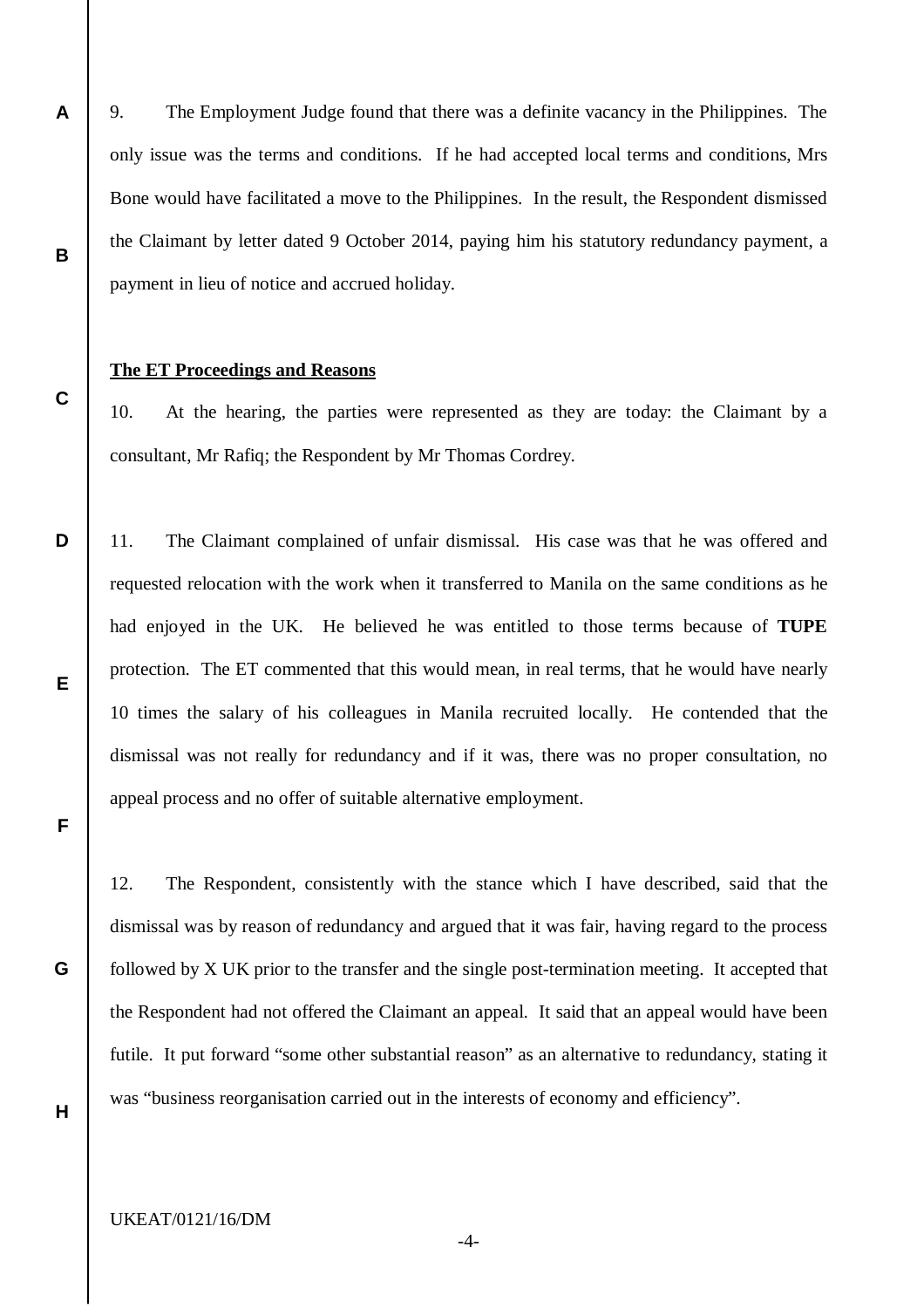13. I shall have to come later in this Judgment to regulation 7 of **TUPE**, a provision which interacts with the general law of unfair dismissal. The Respondent took the point that the Claimant did not rely on this provision. It argued, alternatively, that if the regulation applied, the reason for dismissal was an "economic, technical or organisational reason entailing changes in the workforce" and therefore deemed to be for redundancy.

14. In her Reasons the Employment Judge set out findings of fact on which I have already drawn. She turned to address the applicable law and the submissions of the parties and her own conclusions in a section running from paragraphs 50 to 69. There are, I think, two key conclusions.

**D**

**E**

**F**

**G**

**A**

**B**

**C**

15. The first key conclusion was that the Respondent had not established that redundancy was the true reason for dismissal. The reasoning for this is within paragraphs 53 to 56. She addressed section 98 without any specific reference to regulation 7. She said:

> **"53. In a TUPE context, on a relevant transfer, employment contracts do not terminate. Instead they automatically continue with the substitution of the Respondent as the employer and there is no dismissal unless the employee objects or is dismissed before the transfer, which did not apply here. The Claimant's employment transferred on 1 October 2014, without objection to the identity of the Respondent or to the new location in the Philippines. The Claimant was the only employee out of 10 who had not objected or left voluntarily. He had refused the ex-gratia payment and transferred knowing that the work (and place of work) was transferring to Manila and agreeing to that change in workplace prior to and after the transfer.**

> **54. Mrs Bone did not want him to work in Manila on his UK salary because he was too expensive: it would defeat the costs savings purpose of the transfer and she did not believe he was entitled to so she rejected that offer and dismissed him for that reason on the 9th October 2014.**

> **55. Any anticipated need for redundancies before this request was made and rejected was not the reason for the Claimant's dismissal. It would have been a different case if the Claimant had transferred knowing the work was relocating to Manila and was not prepared to go with the work. However the Claimant transferred to the Respondent knowing that the only way of continuing his employment was to relocate to Manila, which he agreed to do.**

> **56. In the circumstances the Respondent has not shown the reason for the Claimant's dismissal was redundancy and the dismissal was therefore not for a potentially fair reason and is automatically unfair."**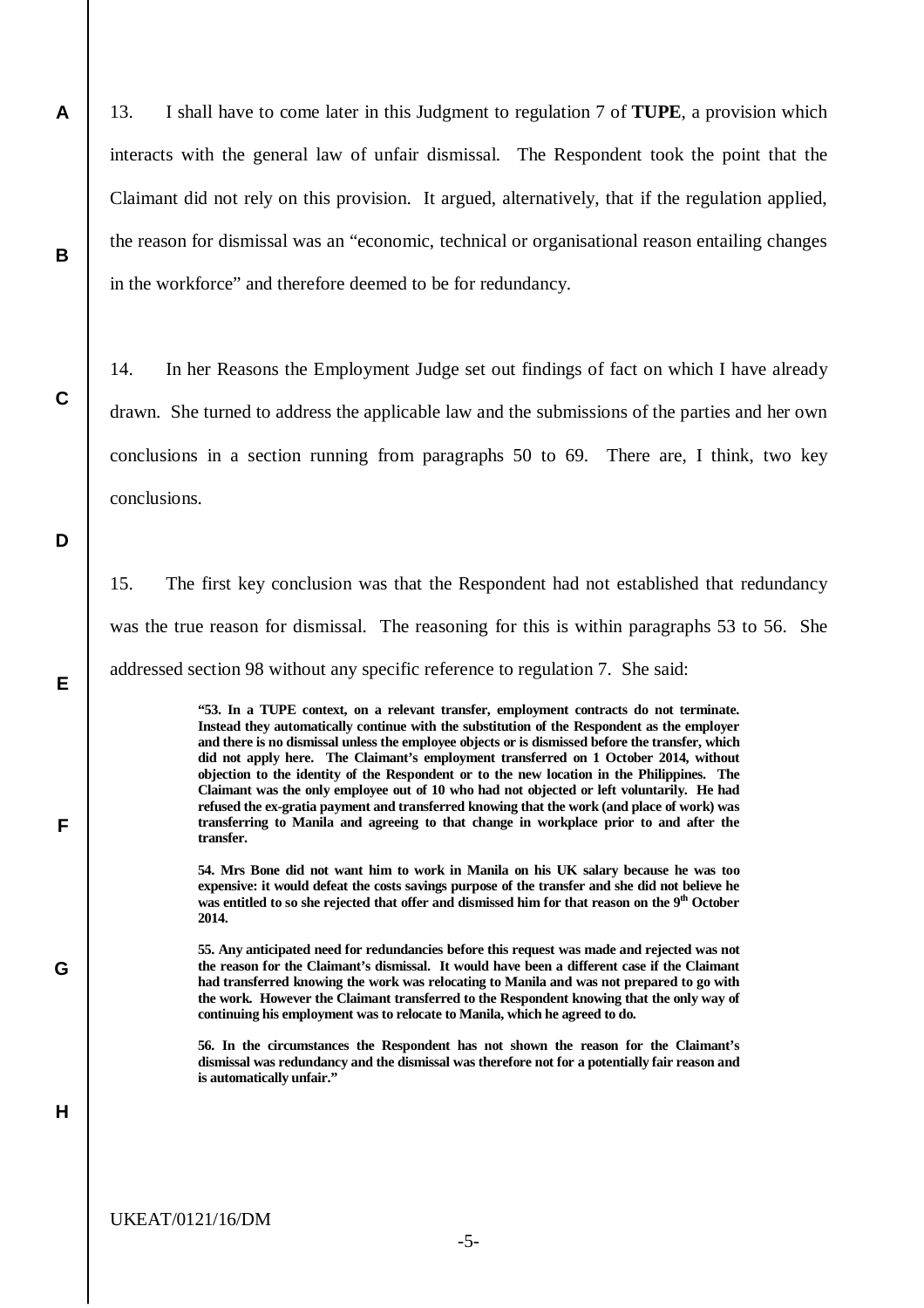| A           | Part of the background to this finding may lie in a comment which the Employment<br>16.                                                                                                                                                                                                                                                                                                                                                                                     |
|-------------|-----------------------------------------------------------------------------------------------------------------------------------------------------------------------------------------------------------------------------------------------------------------------------------------------------------------------------------------------------------------------------------------------------------------------------------------------------------------------------|
|             | Judge made at the end of her findings of fact:                                                                                                                                                                                                                                                                                                                                                                                                                              |
| В           | "49. There was an inextricable link between the Claimant's dismissal and his request to<br>relocate on his UK pay (terms and conditions) and Mrs Bone's rejection of that request.<br>Those were the particular facts applicable to him which were in Mrs Bone's mind when she<br>dismissed him."                                                                                                                                                                           |
|             | 17.<br>The second key conclusion was that there had been a variation of the contract within                                                                                                                                                                                                                                                                                                                                                                                 |
|             | regulation $4(5)$ of TUPE. The reasoning here begins at paragraphs 63 to 64:                                                                                                                                                                                                                                                                                                                                                                                                |
| $\mathbf C$ | "63. Applying those regulations to these facts there was no dispute that the Claimant had<br>agreed the relocation entailing a change of workplace from Wakefield to Manila a variation of<br>contract permitted by TUPE.                                                                                                                                                                                                                                                   |
| D           | 64. What was in dispute was whether the relocation to Manila was on the local terms and<br>conditions (£3,000 to £6,000) which Mrs Bone believed he was entitled to or his UK terms and<br>conditions $(\text{\pounds}26,000)$ which the Claimant believed he was entitled to because they were TUPE<br>protected (Regulation 4). Was variation permitted by TUPE?"                                                                                                         |
|             | 18.<br>Dealing with arguments of Mr Cordrey, she said:                                                                                                                                                                                                                                                                                                                                                                                                                      |
| Е           | "66. Firstly, relocation was not 'demanded' by the Claimant, it was offered and he wanted to<br>relocate. Secondly the Claimant had not 'demanded' a salary increase. His salary was<br>$\pounds26,000$ . He was requesting the same salary not a lower salary or higher salary than the one<br>he was contractually entitled to.<br>                                                                                                                                       |
| F           | 68. In my view all those points completely ignore the rights of the transferred employee in this<br>off-shoring exercise who is prepared to relocate with the work and is entitled to TUPE<br>protection because of the TUPE transfer. The Respondent cannot decrease the Claimant's<br>salary and deny him the protection of TUPE even if that is fraught with the problems<br>identified. Those problems do not trump the Claimant's TUPE right to his protected salary." |
|             | <b>The Legal Background</b>                                                                                                                                                                                                                                                                                                                                                                                                                                                 |
|             | There has not been a great deal of litigation on the question whether and how TUPE<br>19.                                                                                                                                                                                                                                                                                                                                                                                   |
| G           | applies where a business or part of a business is moved offshore. In <b>Holis Metal Industries</b>                                                                                                                                                                                                                                                                                                                                                                          |
|             | <b>Ltd v GMB</b> [2008] IRLR 187, the Employment Appeal Tribunal held that in principal TUPE                                                                                                                                                                                                                                                                                                                                                                                |
|             | might apply to a transfer from the UK to a non-EU entity; see paragraphs 40 to 44 and also at                                                                                                                                                                                                                                                                                                                                                                               |
| H           | paragraph 8 where HHJ Ansell pointed out that in some cases the transfer may, on any view,                                                                                                                                                                                                                                                                                                                                                                                  |
|             | take place within the UK. As HHJ Ansell also noted there may be difficult questions as to                                                                                                                                                                                                                                                                                                                                                                                   |

UKEAT/0121/16/DM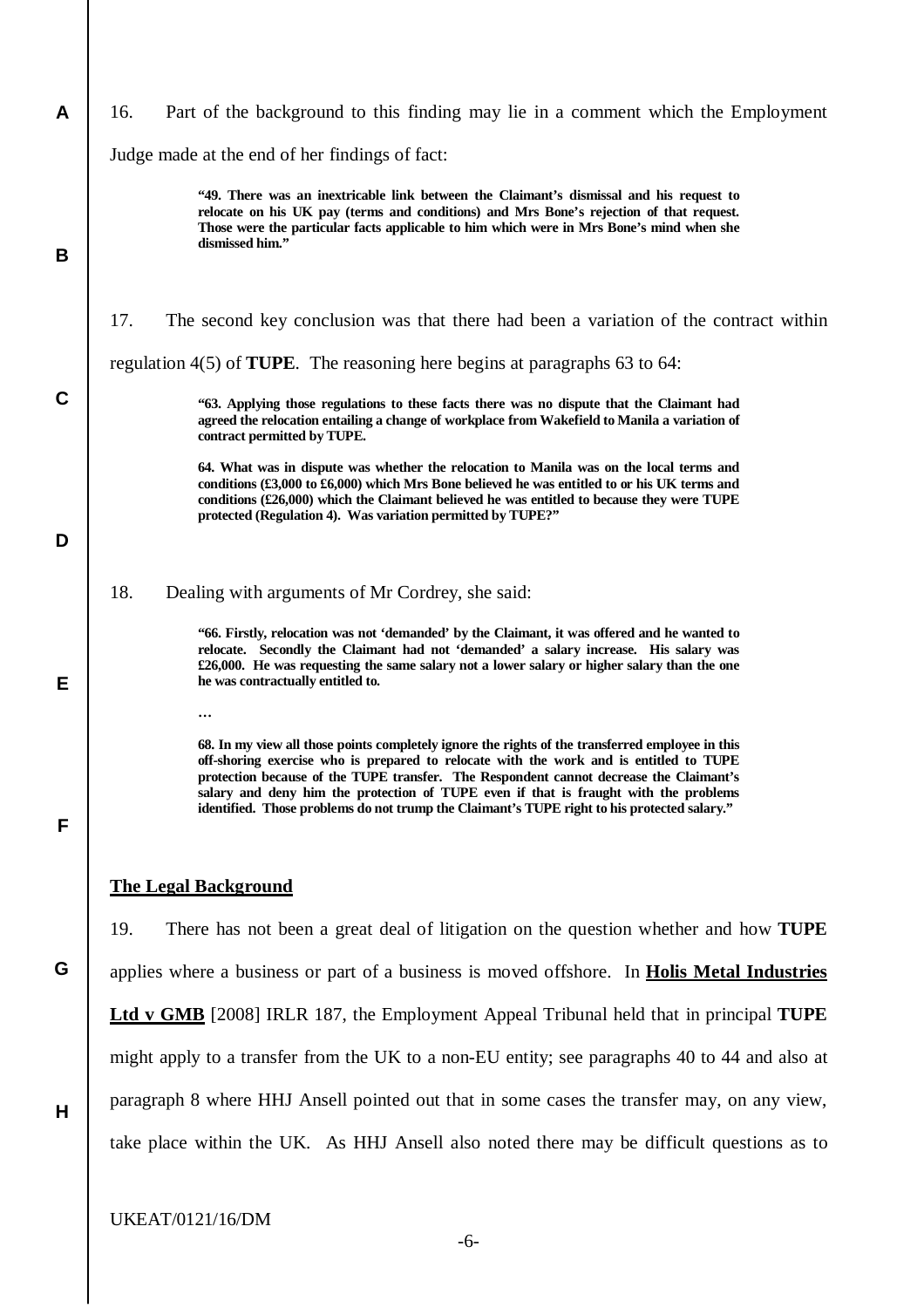| A | whether that entity in question retained its identity when it moved from one country to another.                                                                                                                                                                                                                                                                                                                                                                                                         |
|---|----------------------------------------------------------------------------------------------------------------------------------------------------------------------------------------------------------------------------------------------------------------------------------------------------------------------------------------------------------------------------------------------------------------------------------------------------------------------------------------------------------|
|   | He said:                                                                                                                                                                                                                                                                                                                                                                                                                                                                                                 |
| B | "9.  The lack of cases in this area may suggest that companies proceed on the basis that the<br>2006 Regulations do not apply either because of extra-territoriality or because of the identity<br>issue and they prefer to treat the UK-based workforce as redundant with the unions and<br>employees preferring to concentrate efforts on securing the best financial deal for their<br>future."                                                                                                       |
|   | 20.<br>The lapse of a further 10 years since <b>Holis</b> suggests that HHJ Ansell was correct in this                                                                                                                                                                                                                                                                                                                                                                                                   |
|   | I am, however, not concerned with the question of whether <b>TUPE</b> applies and<br>surmise.                                                                                                                                                                                                                                                                                                                                                                                                            |
| C | whether there was a transfer. The parties both accept the law as set out in <b>Holis</b> and accept that                                                                                                                                                                                                                                                                                                                                                                                                 |
|   | there was, on the facts of this case, a transfer of an undertaking.                                                                                                                                                                                                                                                                                                                                                                                                                                      |
| D | 21.<br>If there is a relevant transfer, regulation 4 of <b>TUPE</b> sets out the effect of the transfer on                                                                                                                                                                                                                                                                                                                                                                                               |
|   | a contract of employment. As far as relevant to this appeal, it provides as follows:                                                                                                                                                                                                                                                                                                                                                                                                                     |
| Е | "(1) Except where objection is made under paragraph (7), a relevant transfer shall not operate<br>so as to terminate the contract of employment of any person employed by the transferor and<br>assigned to the organised grouping of resources or employees that is subject to the relevant<br>transfer, which would otherwise be terminated by the transfer, but any such contract shall<br>have effect after the transfer as if originally made between the person so employed and the<br>transferee. |
|   | (2) Without prejudice to paragraph (1), but subject to paragraph (6), and regulations 8 and<br>15(9), on the completion of a relevant transfer -                                                                                                                                                                                                                                                                                                                                                         |
|   | (a) all the transferor's rights, powers, duties and liabilities under or in connection with                                                                                                                                                                                                                                                                                                                                                                                                              |

**(5) Paragraph (4) does not prevent a variation of the contract if -**

**(a) the sole or principal reason for the variation is an economic, technical, or organisational reason entailing changes in the workforce, provided that the employer and employee agree that variation; or**

**any such contract shall be transferred by virtue of this regulation to the transferee;** 

**(b) any act or omission before the transfer is completed, of or in relation to the transferor in respect of that contract or a person assigned to that organised grouping of resources or employees, shall be deemed to have been an act or omission of or in** 

**(b) the terms of that contract permit the employer to make such a variation.**

**(4) Subject to regulation 9, any purported variation of a contract of employment that is, or will be, transferred by paragraph (1), is void if the sole or principal reason for the variation is the** 

**(5A) In paragraph (5), the expression "changes in the workforce" includes a change to the place where employees are employed by the employer to carry on the business of the employer** 

**and**

**…**

**transfer.**

**relation to the transferee.**

**F**

**G**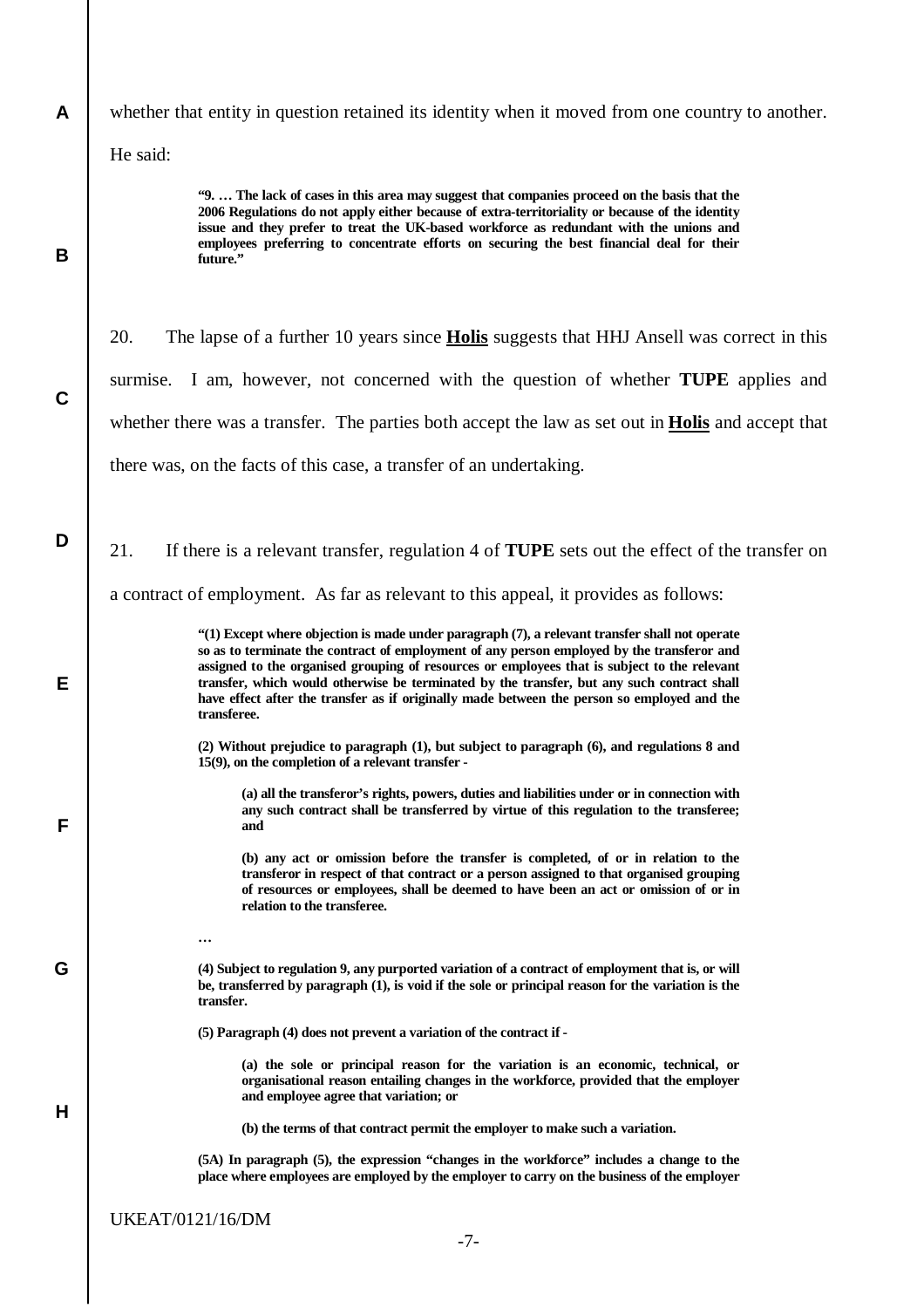**or to carry out work of a particular kind for the employer (and the reference to such a place has the same meaning as in section 139 of the 1996 Act).**

**(5C) Paragraphs (5) and (5B) do not affect any rule of law as to whether a contract of employment is effectively varied.**

**(7) Paragraphs (1) and (2) shall not operate to transfer the contract of employment and the rights, powers, duties and liabilities under or in connection with it of an employee who informs the transferor or the transferee that he objects to becoming employed by the transferee."**

22. The right not to be unfairly dismissed is generally governed by Part 10 of the **Employment Rights Act 1996** ("ERA"). Section 98(1) provides that it is for the employer to establish the principal reason for dismissal and that it is of a kind specified in section 98(2) or some other substantial reason. Section 98(2) specifies redundancy as such as a reason. Section 98(4) provides that where the employer has fulfilled the requirements of section 98(1), depends on whether the employer acted reasonably or unreasonably in treating that reason as a sufficient reason for dismissing the employee, a matter to be determined taking into account all the circumstances, including the size and administrative resources of the employer's undertaking, equity and the substantial merits of the case.

23. The definition of redundancy is to be found in section 139. As far as material, this provides:

> **"(1) For the purposes of this Act an employee who is dismissed shall be taken to be dismissed by reason of redundancy if the dismissal is wholly or mainly attributable to -**

**(b) the fact that the requirements of that business -**

**(i) for employees to carry out work of a particular kind, or**

**(ii) for employees to carry out work of a particular kind in the place where the employee was employed by the employer,**

**have ceased or diminished or are expected to cease or diminish."**

**H**

**A**

**…**

**…**

**B**

**C**

**D**

**E**

**F**

**G**

UKEAT/0121/16/DM

**…**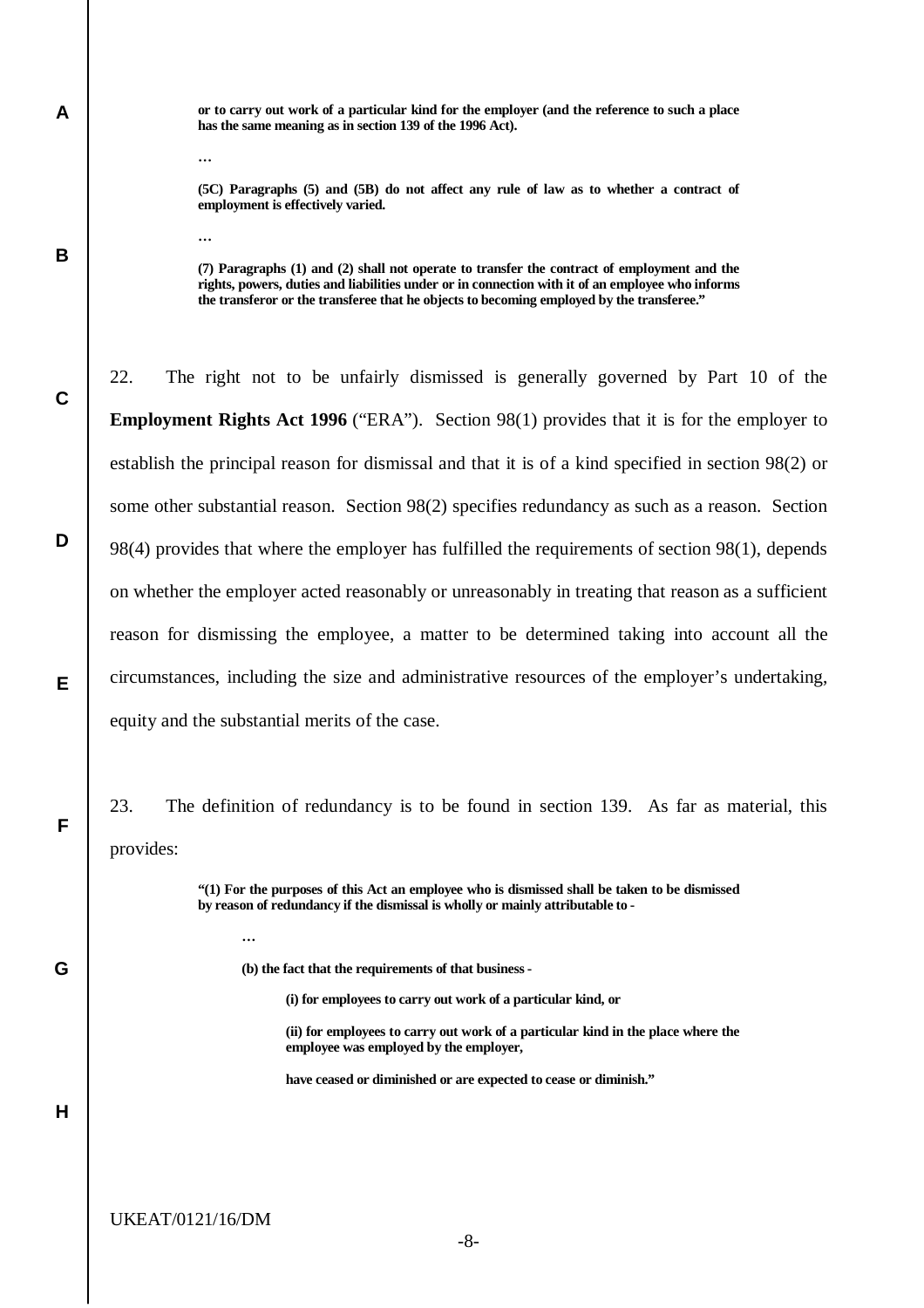#### 24. However, there is also a provision within **TUPE** which applies to unfair dismissal. As

far as is relevant, it provides as follows:

**"7.** *Dismissal of employee because of relevant transfer*

**(1) Where either before or after a relevant transfer, any employee of the transferor or transferee is dismissed, that employee is to be treated for the purposes of Part 10 of the 1996 Act (unfair dismissal) as unfairly dismissed if the sole or principal reason for the dismissal is the transfer.**

**(2) This paragraph applies where the sole or principal reason for the dismissal is an economic, technical or organisational reason entailing changes in the workforce of either the transferor or the transferee before or after a relevant transfer.**

**(3) Where paragraph (2) applies -**

**(a) paragraph (1) does not apply;**

**(b) without prejudice to the application of section 98(4) of the 1996 Act (test of unfair dismissal), for the purposes of sections 98(1) and 135 of that Act (reason for dismissal) -**

**(i) the dismissal is regarded as having been for redundancy where section 98(2)(c) of that Act applies; or**

**(ii) in any other case, the dismissal is regarded as having been for a substantial reason of a kind such as to justify the dismissal of an employee holding the position which that employee held.**

**(3A) In paragraph (2), the expression "changes in the workforce" includes a change to the place where employees are employed by the employer to carry on the business of the employer or to carry out work of a particular kind for the employer (and the reference to such a place has the same meaning as in section 139 of the 1996 Act)."**

#### **Variation of the Contract**

25. Mr Cordrey's first two grounds of appeal relate to the finding by the Employment Judge that there was a variation of the contract of employment. He argues that on the Employment Judge's own findings, there was no variation for the purposes of regulation 4 of **TUPE**. At all material times, the term as to location was Wakefield. The Claimant had no unilateral right to change the term as to location to Manila. The Claimant made it plain that he was seeking a change in this respect only if he retained his UK terms and conditions, including salary. The Respondent, at no time, accepted those terms.

**H**

**A**

**B**

**C**

**D**

**E**

**F**

**G**

26. Mr Rafiq submits, in answer, that this argument seeks to overturn a finding of fact made by the Employment Judge after cross-examination of the parties; that her conclusion is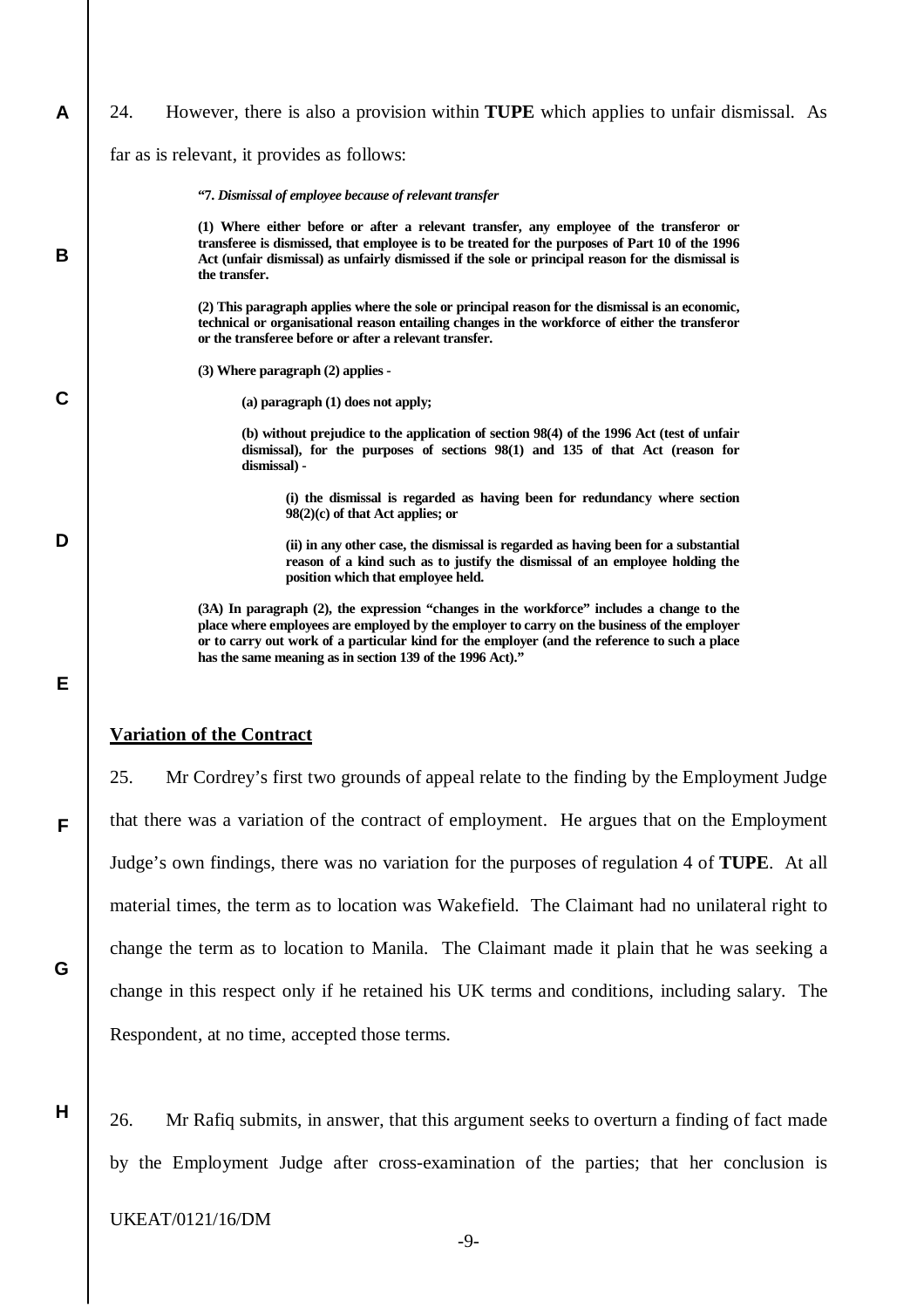**A B** consistent with the protection which **TUPE** is intended to give to employees. What, he asks, is the point of holding that **TUPE** may apply to transfers of undertakings offshore if the employee is not protected as **TUPE** envisages? He argues that given the willingness of the Claimant to transfer and the pay protection afforded by **TUPE**, the Employment Judge was entitled to find that there was a variation of the contract.

27. In my judgment, Mr Cordrey's submission is correct. On the findings of the Employment Judge, there was no variation of the contract for the purposes of regulation 4 of **TUPE**, or at all.

**D E F** 28. Regulation 4 of **TUPE** provides that following a transfer a contract of employment will have effect as if originally made between the person employed and the transferee (see regulation 4(1)). In this way, the rights and duties of an employee are preserved after the transfer as they were before the transfer. These rights and duties will include rights and duties about pay and about location of work. Following the transfer, the Respondent was required, as before the transfer, to employ the Claimant at Wakefield and to pay his salary. It was not required to employ him in Manila at the same salary in the absence of a variation of the contract.

29. As Mummery LJ said, in **Jackson v Computershare Investor Services plc** [2008] IRLR 70, at paragraph 30:

> **"30. The TUPE and Acquired Rights provisions aim at preventing the employee in an undertaking from being prejudiced as a result of the transfer of the undertaking … It is not, however, their objective to confer additional rights on the employee or to improve the situation of the employee …"**

**H**

**G**

**C**

UKEAT/0121/16/DM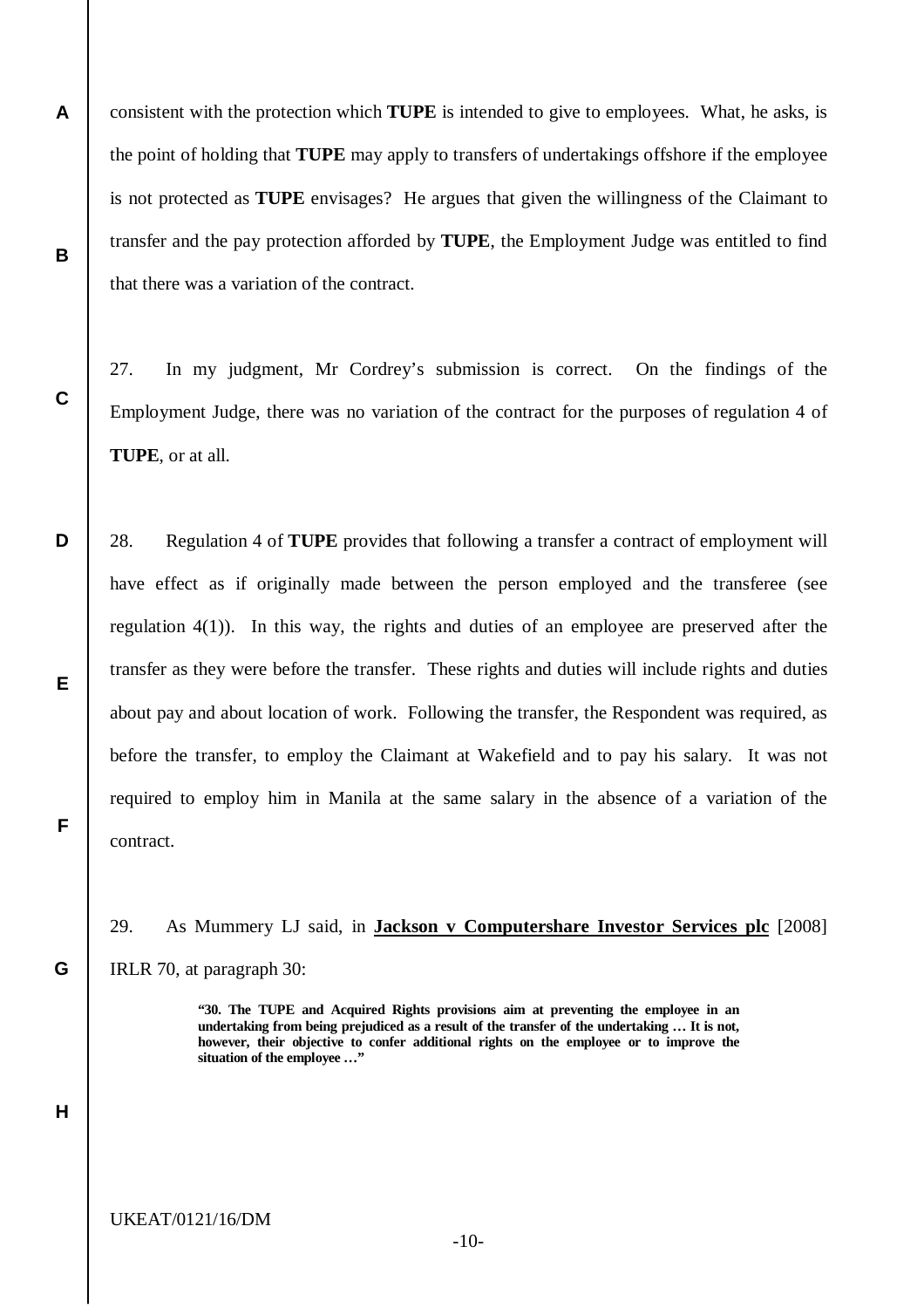30. In this case, on the Employment Judge's own findings, the Claimant proposed a change to the location where he was required to work but only on terms that he was entitled to the salary he would be entitled to earn in the UK. The Respondent did not accept that proposal. It was prepared to agree a change to the place where he worked only if he agreed to accept local terms and conditions. There was never any meeting of minds about the proposal. On ordinary contractual principles, such a meeting of minds is essential. There can be no variation of the contract without it.

31. These ordinary contractual principles relating to variation apply in the context of **TUPE**. Variation of the contract is permitted by **TUPE** only to the extent that it is advantageous to the employee or complies with regulation 4. Regulation 4 permits variation in certain circumstances but such variations must be, as they would be under the common law, agreed by both employer and employee. Ordinary contractual rules apply (see regulation 4(5C)).

32. If I read her Reasons correctly, the Employment Judge appears to have thought that the Claimant could achieve a variation of the contract as regards location while retaining his original salary because **TUPE** protected that salary; but the Claimant had no unilateral contractual rights to change his place of work and the Respondent never offered to change the location of his work while paying him his old salary. We have seen, when it addressed this matter in a question and answer document, it specifically stated that if individuals were interested in relocating to Manila, employment would be offered on the local terms and conditions applicable. It is plain from the Employment Judge's Reasons that the Respondent did not deviate from this stance at any point. In my judgment, the provisions of **TUPE** did not entitle the Claimant to vary his contract unilaterally so as to change his location of work.

**H**

**A**

**B**

**C**

**D**

**E**

**F**

**G**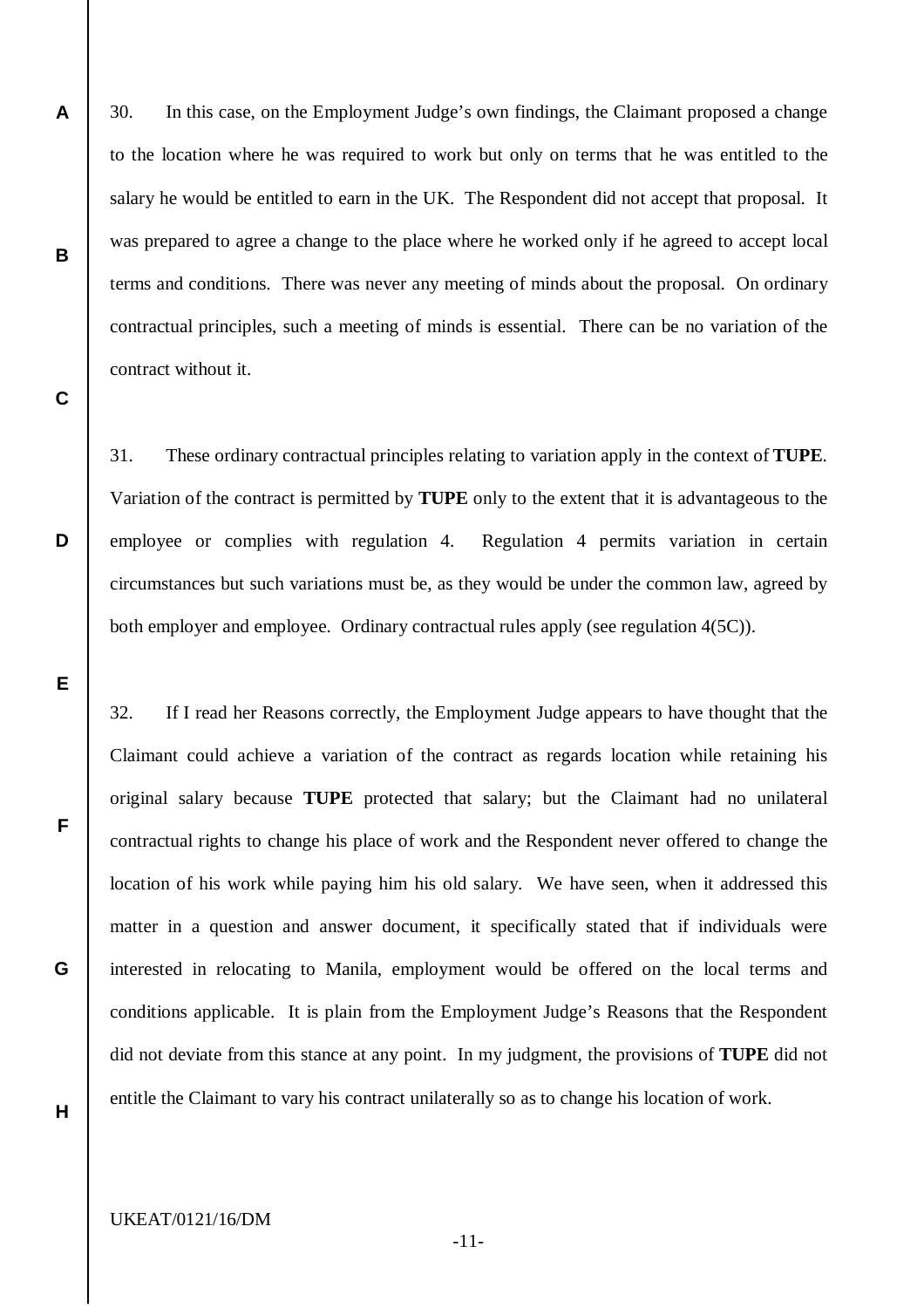# **Reason for Dismissal**

33. Mr Cordrey's third ground of appeal relates to the reason for dismissal. He argues that the Employment Judge applied the wrong test. She concentrated on the reason why the Respondent refused to employee the Claimant in Manila. She should have applied the statutory test in section 139(1)(b). If she had done so, she would have been bound to conclude that the reason for dismissal was that the requirements of the business for employees to carry out work of a particular kind in the place where the Claimant was employed had ceased. Mr Rafiq submits, in answer, that the Employment Judge specifically applied her mind to the test in section 139(1)(b) and did not err in law in any way. She was entitled to place weight on the fact that the Financial Accounting Team function continued to exist and there was a job available for the Claimant in Manila. Given that the Claimant was prepared to transfer to Manila, any redundancy situation, he submitted, ceased to exist.

34. Once again, in my judgment, the submission of Mr Cordrey is correct subject to a point which I will make about regulation 7 of **TUPE**. Section 139(1)(b) required two questions to be asked and answered in order to determine whether the reason for dismissal was redundancy. The first question was whether, as a matter of fact, the requirements of the Respondent's business for employees to carry out work of a particular kind in the place where the employee was employed by the employer, had ceased. The Employment Judge did not specifically address this question in her conclusions, but her findings of fact are only consistent with an answer that those requirements had ceased. Transfer was effected so that the Respondent would take the entire function offshore to Manila, leaving no Finance function in Wakefield and all other members of the Finance Team either left or had their employment terminated. The second question was whether this cessation of requirement was the principal reason for dismissal. The Employment Judge said that the reason for dismissal was that Mrs Bone did not

**E**

**F**

**A**

**B**

**C**

**D**

**G**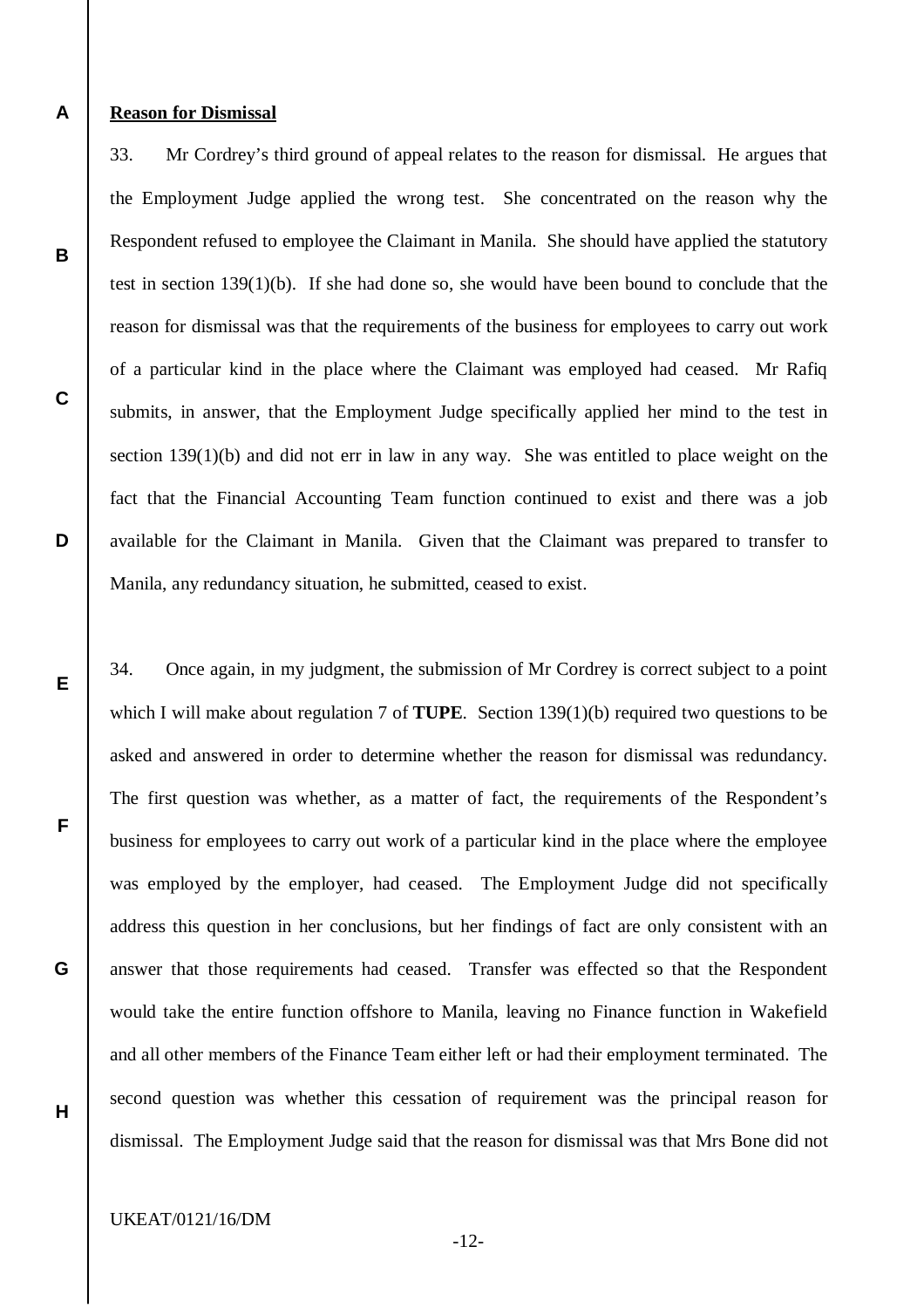believe the Claimant was entitled to transfer to Manila on his UK salary, but this was an issue at all only because the Respondent's requirements for his services in the place where he had been employed had ceased.

**B**

**A**

35. The Employment Judge was required by section 98 and section 139 to focus on the reason for the termination of the employment, not the reason why the Respondent did not agree to employee the Claimant elsewhere. Whether the Respondent ought to have found alternative employment for a person who has been made redundant is an important issue for the purpose of section 98(4), but it is also important not to elide it with the question whether the employee was redundant in the first place.

**D**

**E**

**F**

**G**

**C**

36. It may be implicit in the Employment Judge's reasoning at this point that the Claimant had a right to be employed at his current salary in Manila, a finding she was actually to make later in her Reasons. If so, for the reasons I have already given, she was incorrect. I am satisfied that the Employment Judge has not asked or answered the correct question for the purpose of section 139 and section 98 and that her conclusions about the reasons for dismissal cannot stand.

37. I turn to the point I wish to make about regulation 7 of **TUPE**. The Employment Judge did not address regulation 7 in her Reasons. In a sense, this is understandable for Mr Cordrey had not relied on regulation 7 directly - taking the position that the Claimant had not relied on it and Mr Rafiq himself did not address argument about regulation 7 - but I do not think regulation 7 can or should be ignored by an ET which is considering unfair dismissal in the context of **TUPE**, as in this case. It is a core part of unfair dismissal law in such a case.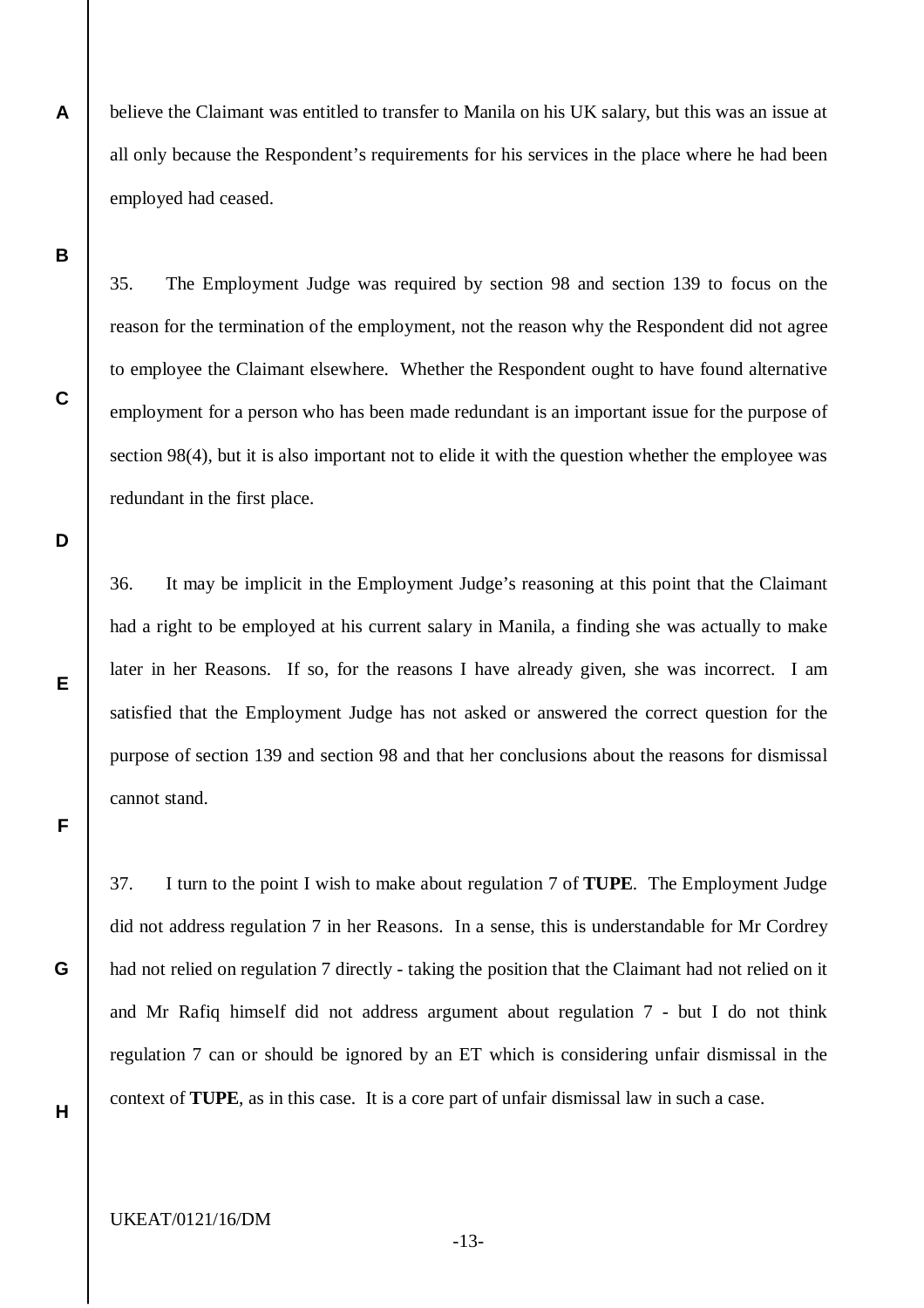38. In a case of this kind, therefore, the ET ought to consider whether the sole or principal reason for the dismissal was the transfer (regulation  $7(1)$ ). Generally, however, a genuine cessation or diminution of business or another form of genuine business reorganisation if it entails changes to the workforce before or after transfer will fall within regulation 7(2). If the sole or principal reason does fall within regulation  $7(2)$ , then the reason for dismissal will either be redundancy or some other substantial reason and the ET will go straight on to apply the section 98(4) test.

39. This leaves the question whether I should substitute a finding that the reason for dismissal for the purposes of section 98 was redundancy. The Employment Appeal Tribunal can substitute its own finding only if, once the ET's error of law is corrected, only one result was possible. See **Jafri v Lincoln College** [2014] ICR 920 at paragraph 21, which makes it clear that the Employment Appeal Tribunal must not engage in any factual assessment of its own. While I consider that the Respondent has a strong case for saying that the dismissal was for an economic or organisational reason entailing changes in the workforce and that it amounted to redundancy for the purposes of section 98, I think that conclusion does involve some degree of factual assessment on my part. The matter must, therefore, be remitted.

### **Willingness to Relocate to Manila**

40. Mr Cordrey's next ground of appeal relates to the willingness of the Claimant to transfer to Manila. He says this was always in dispute before the ET, that he wished to cross-examine the Claimant about it, that he made this clear before the Claimant was called and that the Employment Judge impermissibly proceeded on the basis that the Claimant was willing to transfer. In answer to this submission, Mr Rafiq points out that the Employment Judge was only deciding the question whether the dismissal was fair or unfair. This depends on the

**H**

**A**

**B**

**C**

**D**

**E**

**F**

**G**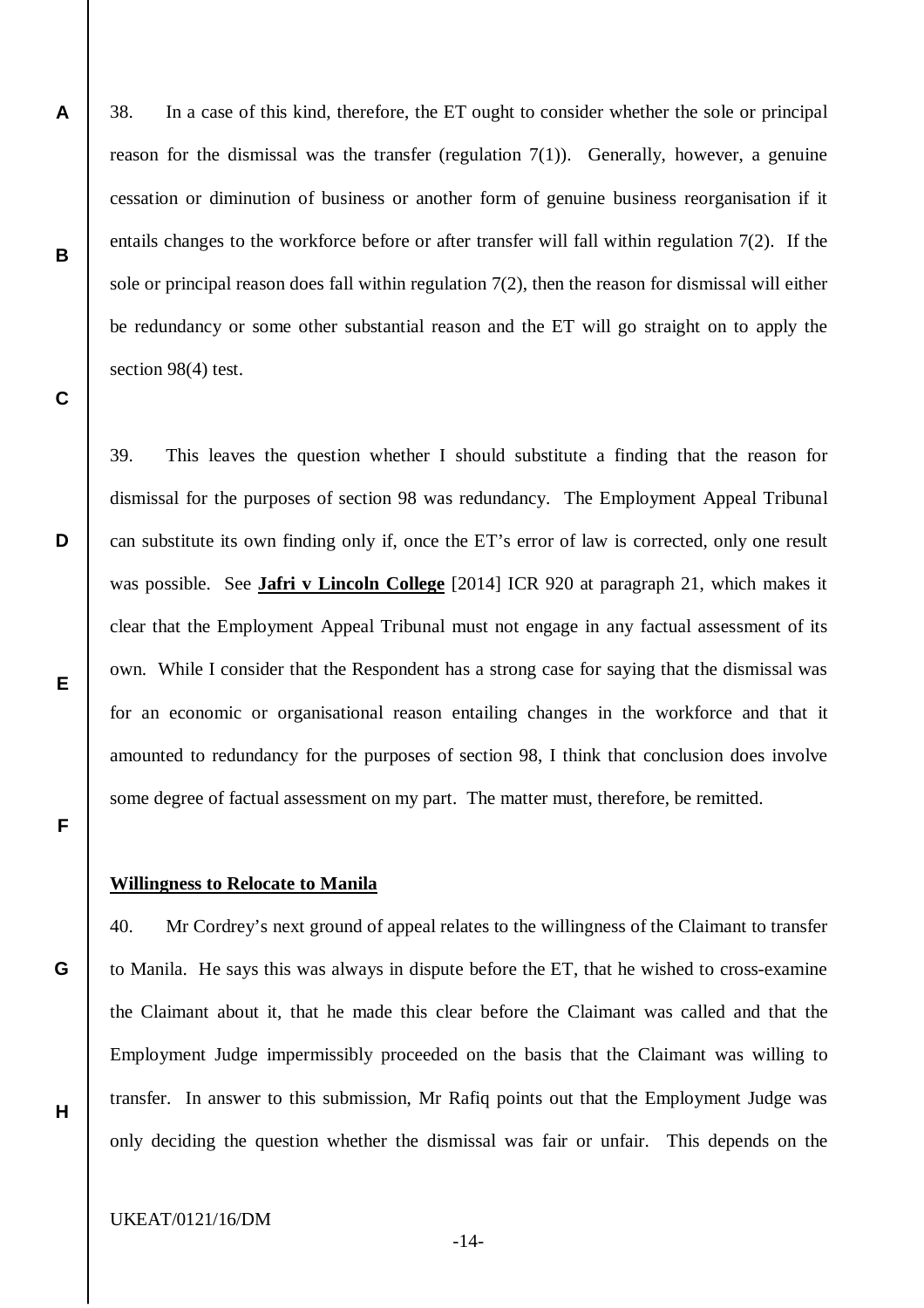**A B** reasoning of the Respondent, particularly Mrs Bone. It was no part of the Employment Judge's task at the liability stage to decide whether the Claimant would actually have gone to Manila. Mrs Bone did not refuse his proposal to go to Manila because she disbelieved him but because she was unwilling to pay the UK salary in Manila.

41. On this part of the case, I prefer the submissions of Mr Rafiq. One question for the purposes of section 98(4) was whether the Respondent acted reasonably in dismissing the Claimant when he expressed willingness to relocate to Manila on UK terms and conditions. The Employment Judge made a finding as to Mrs Bone's attitude to this. She refused the request because she was not prepared to pay the UK salary for the job in Manila. The starting point for the Employment Judge was the reasoning of the Respondent. The Employment Judge was not, in any direct way, concerned, for the purposes of section 98(4), in making her own finding as to whether the Claimant would or would not really transfer to Manila. The Employment Judge said that any arguments about when or if the Claimant would have moved to Manila were relevant to remedy. She was evidently prepared to consider both those questions at the remedy stage. I do not think she was required to, or did, reach a finding about whether the Claimant would have relocated for the purposes of unfair dismissal liability and I see no error of law in her dealing with this matter as she did.

# **Territorial Jurisdiction**

**C**

**D**

**E**

**F**

**G**

**H**

42. By amendment, Mr Cordrey raised an argument concerning territorial jurisdiction. He said the Respondent had submitted to territorial jurisdiction only on the basis of the Claimant's pleaded case that he had a contractual work location in Wakefield. He submitted that once the Employment Judge decided that his contractual work location was Manila then, on ordinary principles, the ET would not have jurisdiction to hear the unfair dismissal claim.

UKEAT/0121/16/DM

-15-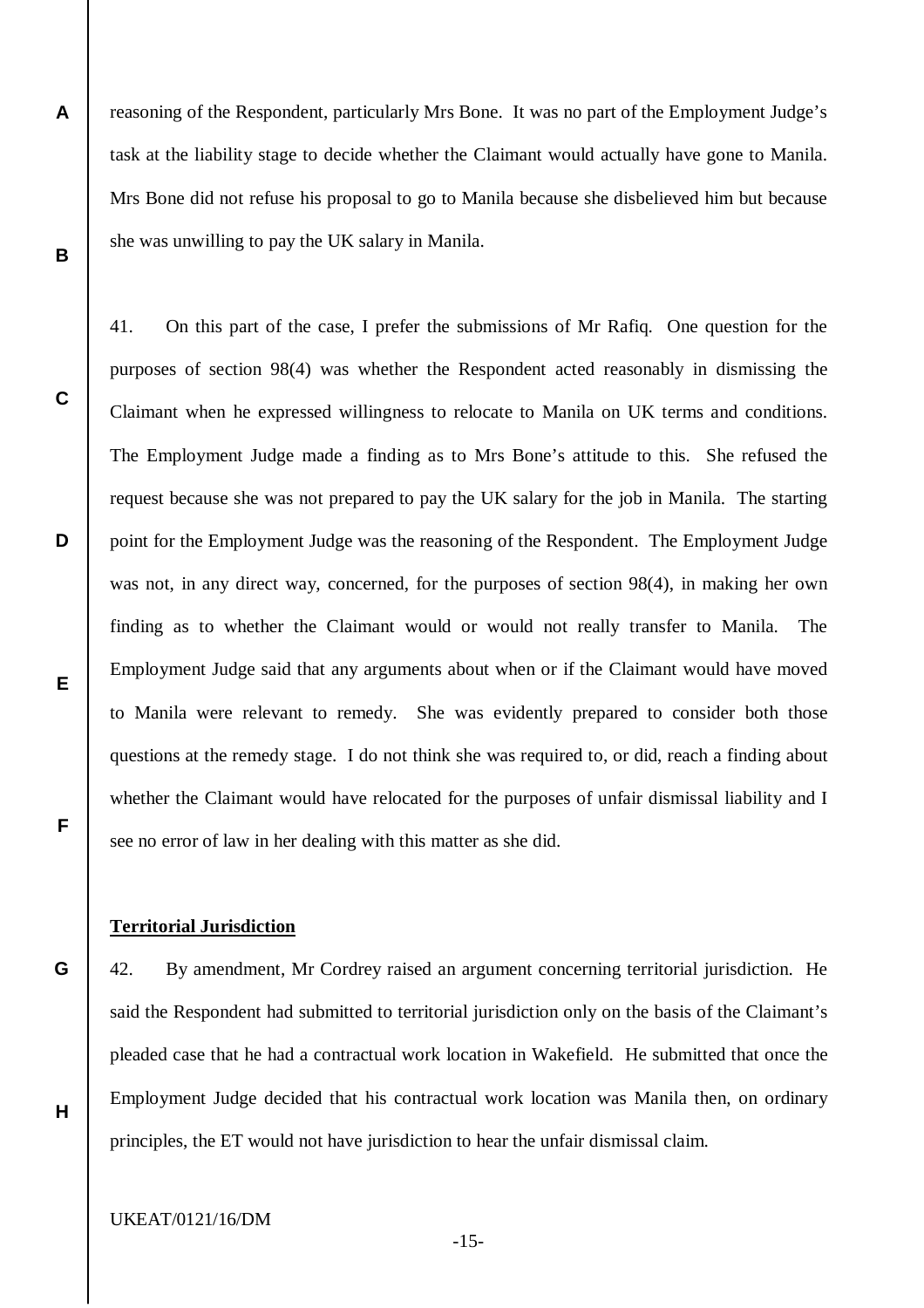43. Since I have decided that the Employment Judge erred in law and that there was no contractual variation in the location of the Claimant's work prior to his dismissal, there was plainly territorial jurisdiction to determine this case. I decline to engage in further debate as to what the position might have been if there had been such a variation. That might raise quite difficult questions of UK or even European law.

#### **Disposal**

**A**

**B**

**C**

**D**

**E**

**F**

**G**

**H**

44. It follows, from what I have said, that the appeal must be allowed. There will have to be remitted to the ET the question as to what the reason for dismissal was and then the operation of section 98(4). The Employment Judge should decide those questions having regard to the statutory provisions which I have identified, including regulation 7.

45. The question arises whether the remission should be to the same Employment Judge or to a different Employment Judge. That is a question which the EAT decides in accordance with considerations laid down in **Sinclair Roche & Temperley v Heard** [2004] IRLR 763. I have no hesitation in concluding that, in this case, remission should be to a different Employment Judge. This Employment Judge expressed her views strongly. It is highly desirable that they should be considered afresh by a newly constituted Tribunal.

46. Whether, when the matter is remitted, the ET should decide the issue of **Polkey** and compensation, alongside other issues, is a matter which the parties and the ET should consider before this matter is listed. As presently advised, it seems to me very sensible that any **Polkey** issue should be decided at the same time as liability issues. It may be relatively straightforward for the Claimant to provide a schedule of loss and for compensation issues to be decided at the same time, but I am less clear about that matter and I invite the parties to consider it; not here

UKEAT/0121/16/DM

-16-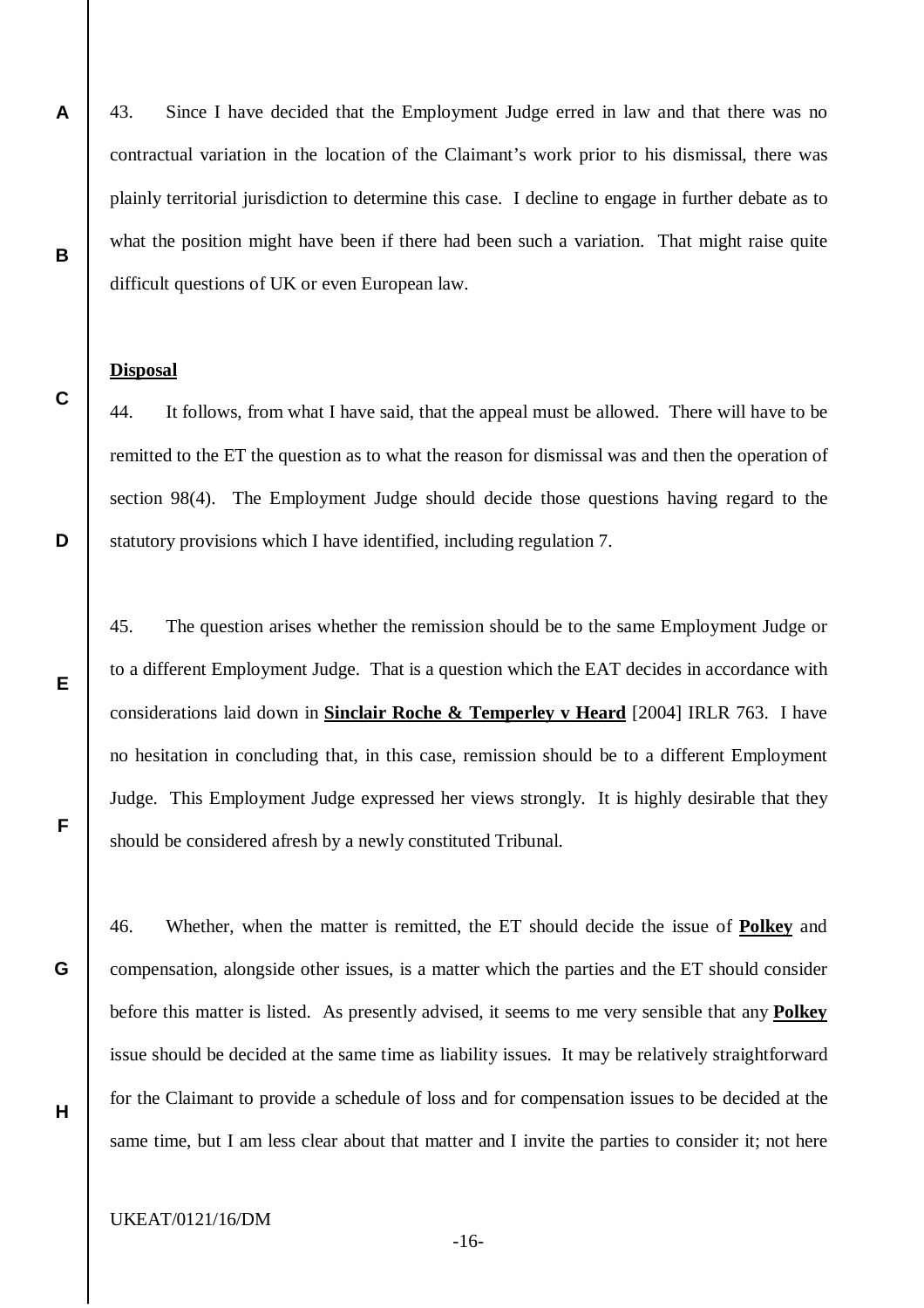but by means of discussion before the ET, in correspondence or, if an Employment Judge so orders, at a closed Preliminary Hearing.

*The Employment Appeal Tribunal also had to decide an application made for costs of an earlier hearing on 10 July 2017. After further argument the following decision and reasons were given.*

#### **Costs**

**A**

**B**

**C**

**D**

**E**

**F**

**G**

**H**

47. I have before me an application for the costs of and occasioned by an application for an extension of time for lodging an Answer, a process which led to a hearing in front of me on 10 July 2017. If anybody is ever sufficiently interested in the result of this case, to want to know what was decided at that hearing, there will have to be a transcript of it; given the time this evening, I do not propose to rehearse again the findings that I made.

48. I found that the failure to lodge an Answer, while one for which there was no good excuse, was not the worse kind of failure there could be. To some extent I found that the Claimant's failure to lodge an Answer when he should have done and to respond to correspondence was excusable, because, to some extent, I found that he had not received correspondence. There was nothing contumelious about the failure: it resulted rather from carelessness. The failure to read the Orders and accompanying correspondence which *were* received was such as to amount to carelessness and I think it was, within the terms of Rule 34A, unreasonable conduct, in the conducting of the proceedings, by the paying party. The door is open, in the sense that the threshold of Rule 34A is crossed. I must also, however, take into account the overall circumstances of the case when I exercise my discretion and I must in particular have regard to the paying party's ability to pay.

UKEAT/0121/16/DM